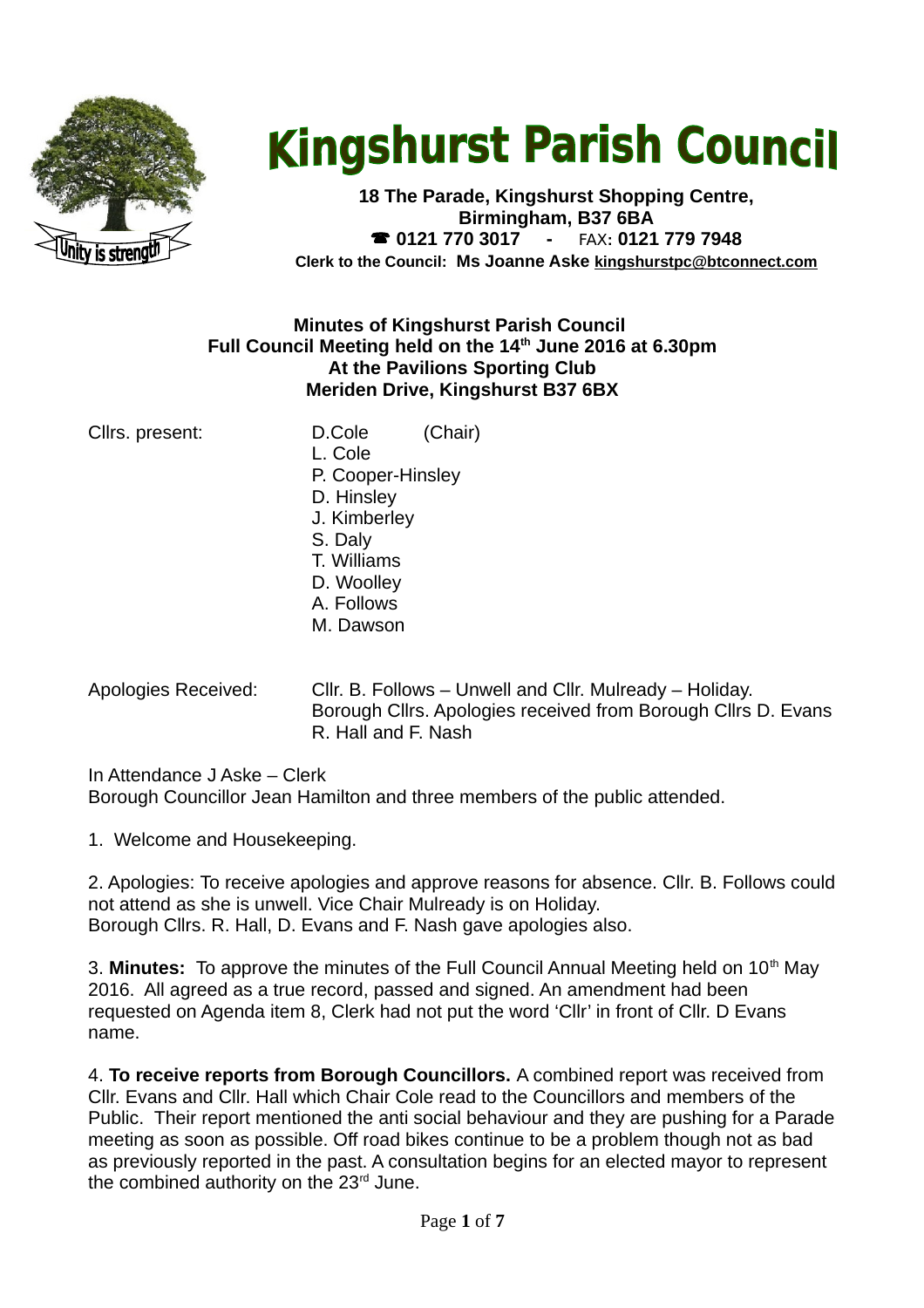Cllr. Flo Nash submitted a report which also included two separate mails one from SMBC Statement of Reasons which informed the reader that Fordbridge Road and Gilson Way being established bus routes will be subject to 'No waiting' between 8.30 to 9.30 am and 2.45pm to 3.45pm in week days. The second mail was a report from Jayne Turner of W M Police.

PCSO had submitted a report.

No comments were made here.

Chair welcomed Borough Cllr. Jean Hamilton and asked if she would like to add anything. She said in the future she will be more than happy to write in a report. He apologised for not inviting her before now and said one of our Kingshurst Borough Councillors pointed out our error.

All reports will be attached to the minutes in the Minute Book.

### 5. **Finance: To receive and approve reports from KPC Finance Committee and make decisions as appropriate.**

5.1 To approve the minutes of the Finance Committee meeting  $10<sup>th</sup>$  May 2016. The minutes were passed and approved.

5.2 Report from the RFO. Cllr. A. Follows read out the report that Louise Baudet had submitted. Each member of the Council had a copy.

An invoice for Solihull Security had been received with three options. The option complete cover for £90 a year was opted but this will be looked at later in the meeting according to how the Council decides on changing the office premises.

5.3 Report from the Internal Auditor. The Council confirmed a resolution and passed to accept the completed Internal Audit had been done and was satisfactory. All agreed. Recommendations will be in future RFO reports. Chair Cole would sign the forms for External Auditor Grant Thornton along with the Annual Governance Statement.

Information regarding the new community bank account was reported. Changing the bank account to a community account is taking a little time, to do it over the telephone requires the password security information – we are awaiting a call back from Lloyds Bank. The fix term deposit account of £20k will be transferred into the current account on the  $17<sup>th</sup>$ June.

The balance in the current account as at  $2^{nd}$  June 2016 is £27,372.49

5.4 Annual Governance Statement. Chair signed this and the minute number was recorded on the form also.

5.5 Consideration of the quotation for Solihull Security systems. This will be decided at the end of the meeting depending on the Clerk working from home it will not be required.

5.6 To approve and pass payments for the month. The Full Council passed the cheques to the value of £3931.94

Cllr. A Follows read that there is no facility on the Government Gateway to de-register the business VAT account, so a letter has been send accordingly following the decision at the last PC meeting. All future claims for reimbursement of VAT expenses will be submitted using the forms appropriate for Parish Councils. We await to hear a response from HMRC to confirm de-registration.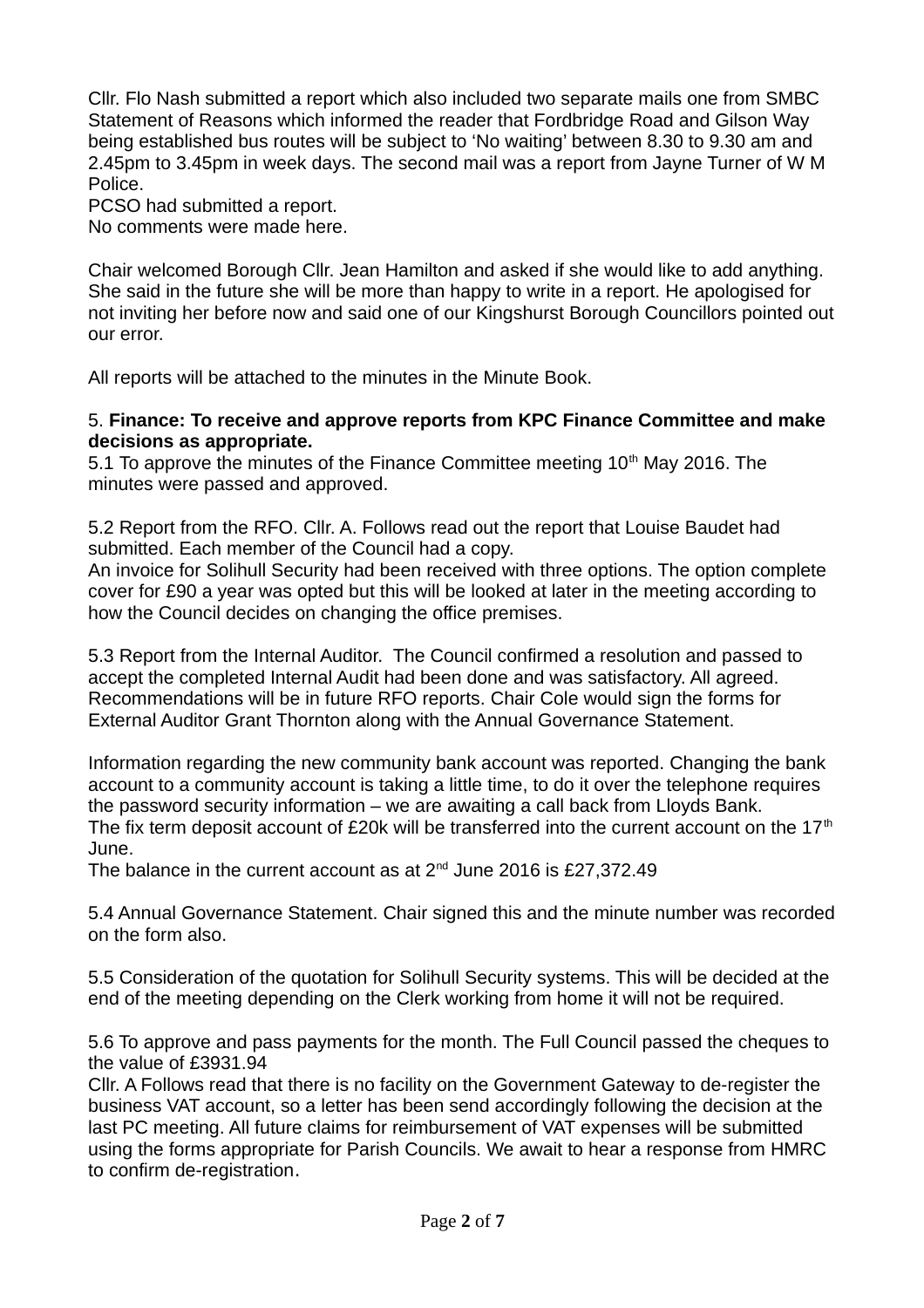Also reported by the RFO was that it has transpired that whilst Arden Associates cancelled the internet banking access, they did not cancel a monthly Standing Order set up for £400 a month to Arden Associates. This came to light on one of the bank statements for April and was queried with Mr Wheeler, who said he would have the money on account against his last remaining Invoice to the Parish Council. Whilst in the process of querying and ascertaining if he had cancelled the Standing Order, a further payment went out to him making a total of £800 paid. The bank had been instructed to stop all Standing Orders to Arden Associates.

Chair Cole said procedures need to take place so the money is refunded as soon as possible. Cllr. A. Follows said yes this will be followed up.

5.7 To approve of the use of Section 137 when appropriate within the month. The Kingshurst Primary School will be given a cheque for Grant aid to purchase Milk for the children paid under Section 137. All approved.

A further invoice has been received for Monument Fire Detection System annual maintenance for £173.70. This was passed.

Chair Cole referred back Solihull Security Systems and this will be looked at again in minute 10.2

Cllr. Williams asked Cllr. Follows about the new bank account that was being set up. He assured her that the Clerk will still be able to sign cheques for this account. Louise will also be a signatory so she can sign the cheques before a meeting.

Clerk mentioned that we have got to this point now to sign the paperwork on Saturday  $1<sup>st</sup>$ July.

## 6. **Events: To receive and approve reports from KPC Events Committee and make decisions as appropriate.**

6.1 To approve and pass the minutes for  $10<sup>th</sup>$  May 2016. The minutes were approved and passed as a true record.

6.2 Update on Christmas tree Festival. Cllr. T. Williams will be having a meeting with Rev. Johnson and the St. Barnabas Church Council in July. Then flyers can be produced in September to advertise the Festival. All electrics have been updated in the Church.

## **7. Allotments: To receive and approve reports from KPC Allotments Committee and make decisions as appropriate.**

**7.1 To approve and pass the minutes for the 10th May 2016.** The minutes were approved and passed and signed by Chair Cole in Cllr. Mulready's absence.

**8**. **Pavilions:** To receive and approve any reports regarding the Pavilions Sporting Club and make decisions as appropriate.

8.1 Update on current situation regarding the Pavilions Sporting Club. No updates have been received.

8.2 To approve a working party to discuss to gather and report information regarding the Pavilions. A working party was set up with Cllr's Hinsley, P. Cooper-Hinsley, S. Daly, A. Follow, T Williams and M. Dawson.

## **9. To receive reports from members representing KPC on outside bodies**

**9.1** Birmingham Airport Consultative Committee: Cllr. Dawson attended a meeting on the  $18<sup>th</sup>$  May. The meeting was over 4 hrs long. She reported that there has been a huge increase in air traffic. There is a complaints procedure in place for any residents wishing to put in a formal complaint. Cllr. Dawson will give the Clerk the address and the name of the person to write to. All complaints need to be registered within this month. Chair asked if it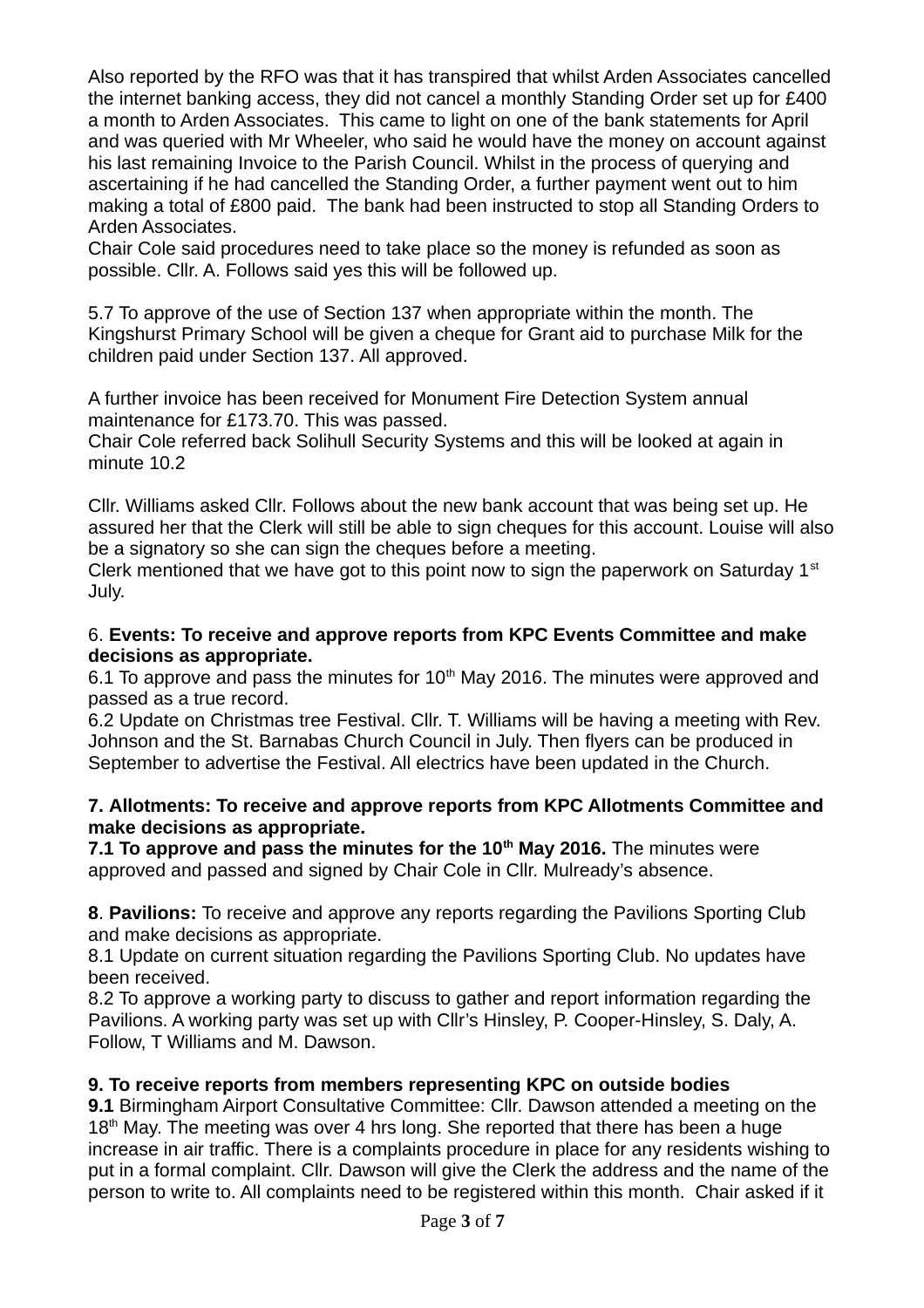was worth inviting someone from the airport to come and speak with us. This would probably not be possible as this is why they invite a representative from the KPC to go to them for reports. She continued to report that there is 11 new airlines going worldwide. Compensations are in place for anyone that is being affected by the high volume of air traffic. This compensation has been extended up as far as Lea Village. The Airport has paid for improvements in this area, which included double glazing and cavity walls etc. Birds in the flight path will be removed and re homed. Cllr. Dawson also reported that the company will store any duty free shopping and then passengers can collect it on their way home.

# **9.2** WALC/SAC. No meeting to report.

**9.3** School Governors Reports. Nothing to report from Yorkswood School. The Kingshurst Primary School Chair Cole reported that the building of the two new classrooms is due to start in September however the school suffered a severe flood and is presently closed. A mobile classroom is needed as one classrooms roof has been affected by the rain and floods. The builders may have to come in before September.

**9.4** North Solihull Partnership Forum. Cllr. Hinsley pointed out the name is now just the Solihull Partnership. He couldn't make the last meeting. He did want to say that he and Pauline attended the meeting about the combined authority. Questions were raised about the Powers of the Mayor. He referred to the finance of £16m which was deferred and should have been in place for the combined Authority. This is now going to be reviewed. **9.5** Regen. Nothing to report here.

## **10. Progress reports for information/action and make decisions as appropriate:**

**10.1** Bus Shelter on the Chester Road. The KPC have been informed that the demolition of the brick shelter is to be met by ourselves then Centro will replace with new shelter. A quote had been received to demolish the brick shelter on the corner of Chester Road. The Cllrs. thought that the quote of £875 was too expensive. Other quotes will need to be gathered. Cllr. Woolley said he is not happy for the KPC to pay for anything connected to the bus shelter. The KPC are worried that we have no authority to demolish this and cannot find any paperwork to say that it definitely does belong to us. Various conversations arose regarding this problem. Cllr. Williams has spoken to a builder for a quote. Chair asked Cllr. Hamilton if she can make enquiries for us. She said she would certainly try.

Chair skipped onto Agenda Item 12.2 by mistake here.

12.2 Mountfort Public House Site: Any updates that may have been received. He carried on as he had asked Borough Cllr. Jean Hamilton if she knew anything about the future of the site. After establishing the area Cllr. Hamilton said she would look into site submissions to see if any are published. The Parish Council had not received anything. The hope is that the area is ear marked for a village Hub containing a new doctors and offices etc. Cllr. Hinsley mentioned that the site would be developed for something other than housing. The Solihull Plan review does not include the site. Cllr. Hinsley said it has been widely reported that whatever happens to the Parade will link in with this site for the re-development. He went on to say that he thinks the Borough Councillors will be in a meeting with SMBC and their new Regen manager regarding this very soon.

Chair went back to Agenda to 10.2 and apologised.

**10.2** To consider request from Clerk to work from home subject to agreed arrangements with the Library to be able to meet the members of the public for four hours a week. After looking for new premises to run the office from as the office is unsuitable to work in and with no disabled access it went to the vote to let the Clerk work from home. It was proposed by Cllr. Hinsley and seconded by Cllr. Woolley. The majority passed that the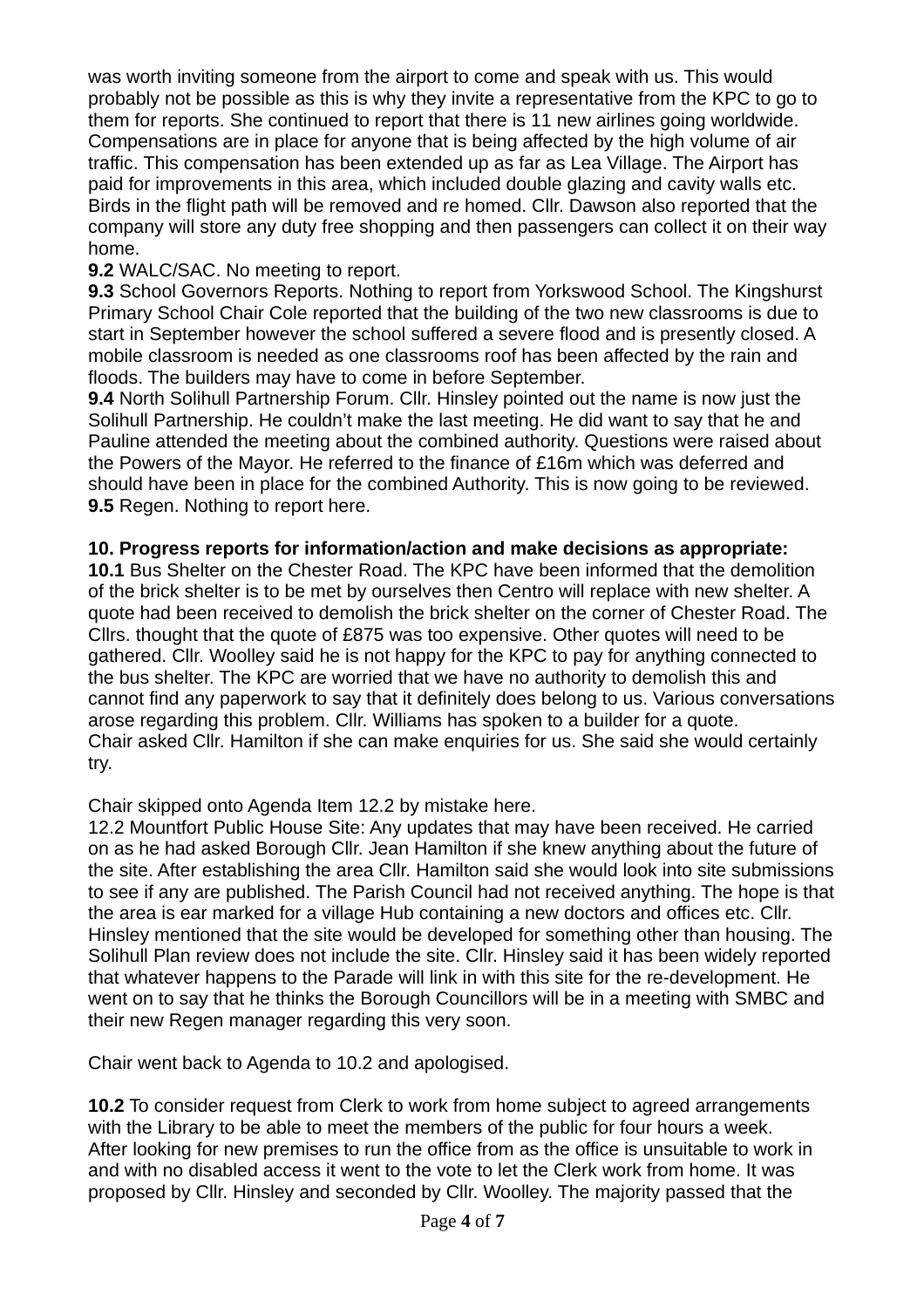Clerk will work from home until a suitable office is available in Kingshurst. Chair asked for the Clerk to make arrangements he also said that the office rent should be waivered as the office is in such a poor state of disrepair. Clerk will make arrangements to work in the Library for four hours a week to meet any members of the public that wish to discuss anything personally with her. Storage facilities for the office furniture will need to be made. Cllr. Kimberley asked if the Community Centre had been considered as the last time he went in there he saw offices. He wasn't sure if they were used. A discussion took place regarding this and Cllr. Cooper-Hinsley informed him that there is only one open space upstairs.

Chair said we would still look out for premises.

Clerk reminded the Chair that we were going to speak about the invoice for Solihull Security. This will need costing out as the office will not be in use. This was not passed.

#### **11. Planning: To consider and comment on any planning applications received:**  Nothing received.

### **12. Planning: To consider, comment and take action if appropriate on any planning that is being proposed for the future:**

12.1 Local Development Plan: Babbs Mill. Chair said he believes it will go ahead in September. Public access will be provided from the Cooks Lane entrance into the park which may slow the process of the building.

**13**. **Information items:** To receive and discuss items for information and comment/action if appropriate.

13.1 Correspondence and emails:

Clerk had three letters to discuss with the Councillors.

The First was an email from Borough Cllr. Evans. Cllr. Evans had three queries as follows: Under which rule or regulation did the action for Babbs Mill banner have to be taken down?

2. What is the money the parish council has saved by ending its contract with Arden Associates going to be used for?

3. How much does the parish council have in its reserves and how much is ring fenced and what for?

Cllr A. Follows answered her queries the first is that it is the KPC policy to not been seen to promoting any business. A statement from WALC had been quoted to Cllr. Evans by email earlier in the week.

The second question was a saving of £1800 and is not ear marked for anything. Any savings like this will go into the reserves at the next precept.

The third questions regarding the reserves. He said 25% has to be in reserves. The Clerk confirmed that £20k was passed in the precept for the reserves.

Any excess that is not spent in the precept goes into reserves the following year. He also added it is not ring fenced for anything.

Cllr. Hinsley said that the figures are reported in the meetings.

Cllr. Alvin Follows gave examples of the precept and the reserves. He said that at some point the £20k is transferred back into the current account.

Clerk was asked to let Cllr. Debbie Evans know the answers to her questions.

A second letter had been received from Lynn who runs the Lynnecare2000 Limited Special Needs Disco evenings on Tuesday Nights at the Pavilions. She requested in writing if it were a possibility that the KPC could swop the Meeting room for the Functions Room for the Meetings.

All members of the Council agreed to say no it was not a possibility. Clerk would reply to the letter to explain to Lynn that the family room is not suitable for the KPC meetings.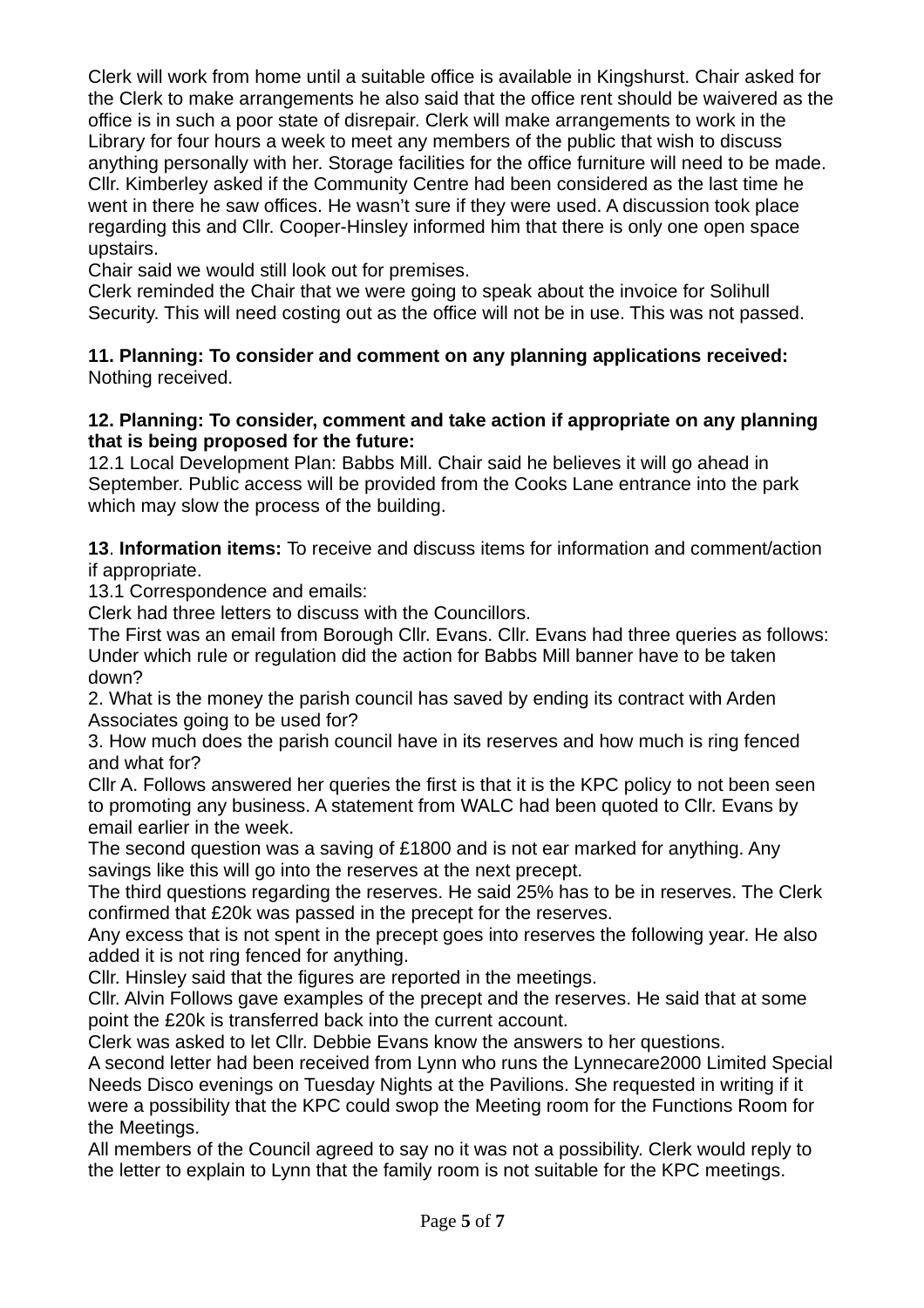A third item of correspondence came in today from the Mayor's Office, an invitation to a 100 year commemoration of the Battle of the Somme. It is on Friday  $1<sup>st</sup>$  July. The chair is not able to attend but Cllr. Williams, Cllr. Hinsley and Cllr. Cooper-Hinsley wish to attend. The Clerk will make the request to Elaine Stephens at the Mayors' Office.

**14.** Standing Orders of the KPC: to discuss approve/amend and adopt from date of this meeting.

The Clerk was asked last week to contact WALC to confirm it is okay to change and adopt Standing Orders throughout the year. WALC had not come back to the Clerk as Alison was on sick leave. The Clerk said it is okay to change them as and when needed as long as it is an agenda item.

Chair asked David Hinsley to complete and finalise the latest Standing Orders draft ready for the KPC to adopt. Cllr. Hinsley was voted to carry on with drafting the new Orders.

# **15. Public Participation:**

To adjourn to allow public participation for 15 minutes.

Residents are invited to give their views and question the Parish Council on issues on this agenda, or raise issues for future consideration at the discretion of the Chairman. Members of the public may not take part in the Parish Council meeting itself.

Chair asked Sarah Evans. Sarah took the floor. She said that having looked at the website of the KPC she noticed that the Standing Orders published on the website were from 2008 and wondered why they had not been updated. She went on to say that between that time they had the localism act passed in 2011 which set about changes and reforms for the Government and Parish Councils. She asked would it not be good practice to contact NALC as see what guidance they can provide in relations to this new act.

Cllr. Follows said we are in the process of doing this. Chair asked Cllr. Hinsley to answer Miss Sarah Evans.

Cllr. Hinsley stated he is using the model Standing orders that were updated by NALC in January 2016. He also reported the Freedom of Information Act and Data protection Act. He agreed this is long overdue and has taken it on board to address the problem and put together the correct publishing's for the members of the public.

Miss Sarah Evans also wanted to ask that the KPC pointed out quite rightly that the Banner for Babbs Mill (which included a Windows Company Logo) had to be removed because of certain regulations. She went on to say that the Pavilions is owned by the KPC but has a lot of companies and business advertising within the building.

Cllr. A. Follows said that they could not stop this as it is leased out. Miss Sarah Evans thanked the Council for their answers.

Mr. Keith Evans took the floor, he wanted to speak about the point of the Clerk working for a few hours in the library a week when she sets up from home. He said that there is no privacy in the library for members of the public to speak with her. Various conversations took place regarding this but it would have to be looked into. He also mentioned the post. He said post was left at the front door step when the postman should have delivered it to the library as instructed on the window. The Clerk will either use a Post Office Box or use her own address to have post re-directed. This will be looked into.

Mr. Evans also mentioned the hedge around the perimeter of the allotments. The worry was that it was overgrown and growing out onto the pavement. After discussions regarding the hedge the Clerk was instructed to ask Gro-Organic to cut it back and offer to pay for the labour. A proposal by Cllr. A. Follows to pass £500 to be allocated to whoever we can get to cut the hedge back. This was not passed.

Member of the public Mr. Shakespere wanted to mention that when Amey cut the grass in the park it was badly cut and grass was not cleaned up and was left. Chair Cole said that